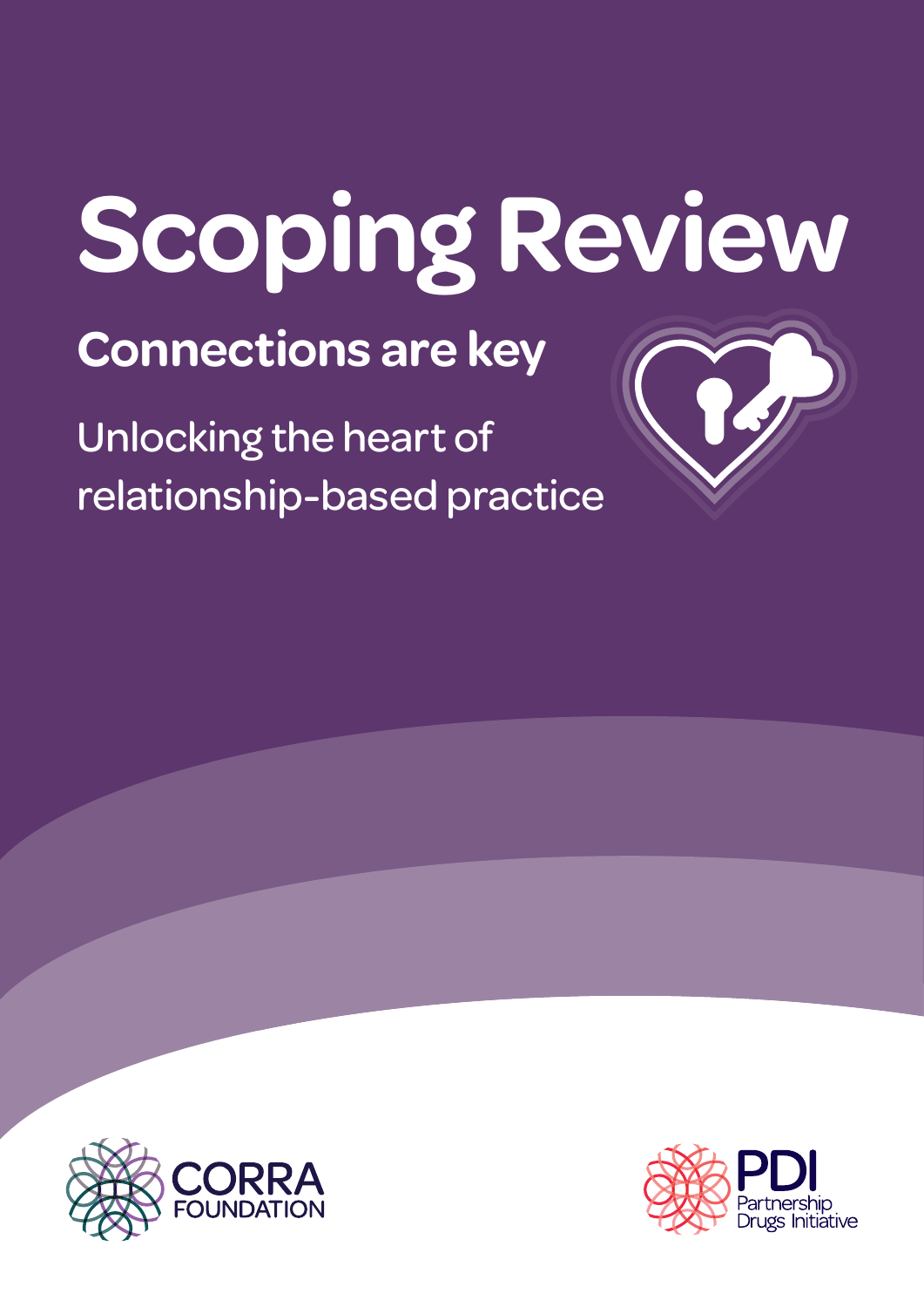# **Background to this review**

The Corra Foundation's research project *Everyone Has A Story (2016)* told us that practitioners, policy-makers and third sector workers need to continue to look at ways to improve joined-up approaches between adult and children and family services. An increased understanding of support needs for children and young people is recommended to ensure children are given the best opportunities to enhance their wellbeing.

To continue this research, the latest PDI research project will identify elements of relationship-based practice that support and strengthen support for children in families living with alcohol and drugs. The focus on these services comes from PDI's interest to learn from the projects that we have funded, to inform future policy and practice.

Our policy landscape includes the *Getting It Right for Every Child* model, the *Quality Principles for Drugs and Alcohol Services, 25 Calls for Children in Scotland*, *Rights Respect and Recovery* and the *Independent Care Review*.

#### **Executive summary**

This scoping review provides a contextual framework about the background, key theories and main components of relationship-based practice. Following this, the review identifies theoretical facilitators of quality relationship-based practice and reviews the application of such an approach to children and families affected by alcohol and drugs. This is to be used as a reference for academics, charities and others interested in the theory that we have used to form our line of enquiry.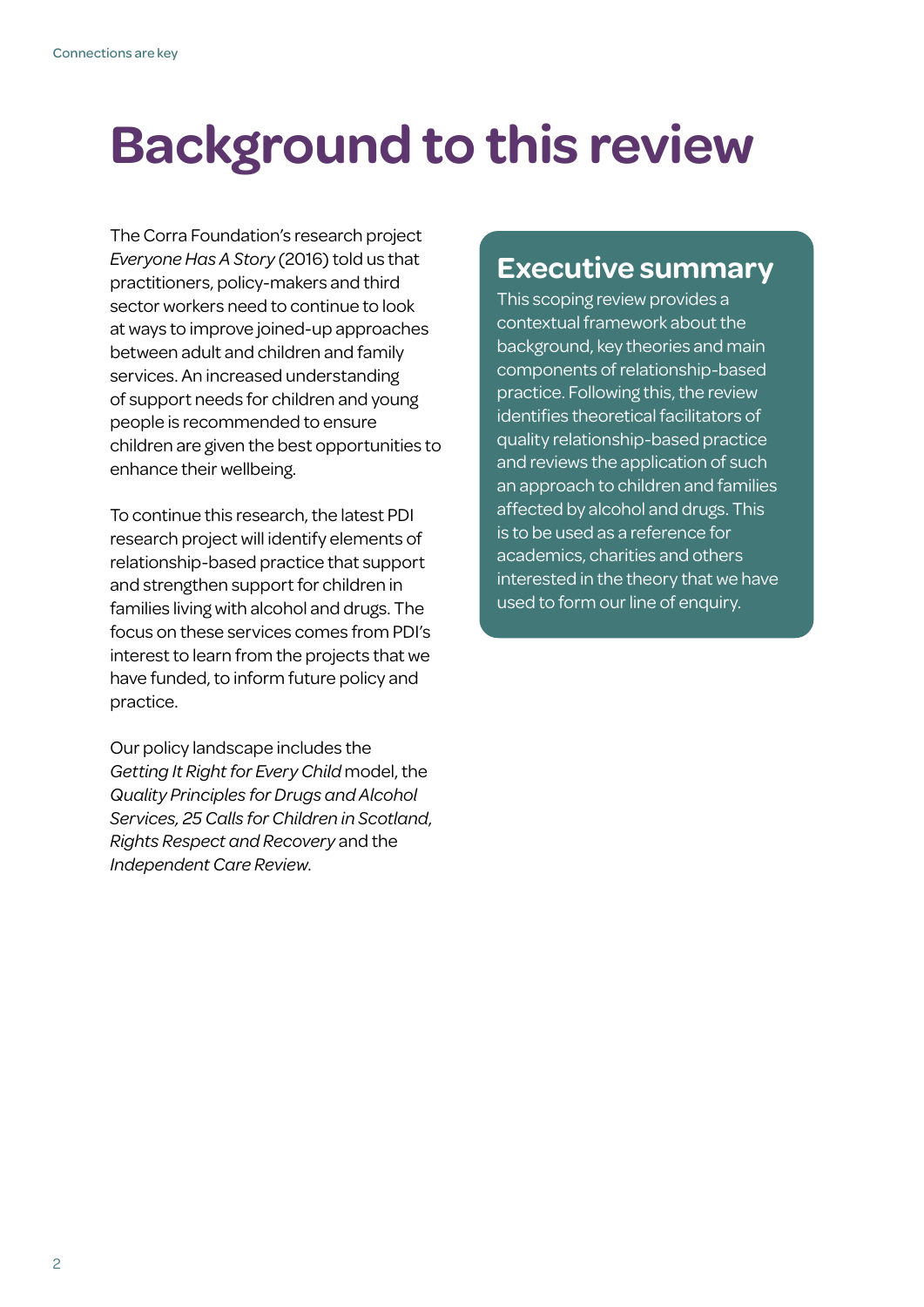# **Introduction**

PDI believe that all children have the right to a healthy and happy childhood, and that building strong relationships is an essential part of this. A singular definition of relationship-based practice can be difficult to pin down, as fields of social psychology and third sector support services can hold different views on theory and practice (Ruch, 2005). For this review we used an ecological framework of relationship-based practice, as it fits most effectively with our chosen policy landscape and is frequently used in Scottish care systems. At its crux, relationship-based practice explores and intersects the child and family with the wider community, society and services.

While there are variations of structure in relationship-based practice, there are founding principles that bind all definitions and distinguish it from other forms of third sector support services such as cognitive behavioral approaches or multi-systemic therapy. The link between positive wellbeing and healthy relationships is seen to be causal and interdependent in relationship-based practice, and taking from the experience of practitioners and academics, a core principle is that it is never practiced in isolation with an individual or without support (Beach, 2006). This then suggests that practice can be based both on relationships between practitioners and families, and in a multi-disciplinary manner between practitioners and other service workers. Often practice can focus on relationships within the family and multiple workers – so as long as there are multiple individuals working collaboratively

on interpersonal relationships to achieve positive development, the approach can be considered relationship-based.

The ecological approach to relationshipbased practice aims to highlight the dynamic inter-relationships and networks that exist between individuals, families, communities and society. Using a structural approach, all aspects of life that involve communication and relationships are responsible for directing and shaping the wellbeing of others. While seeing the family unit as the closest and most impressionable system that influences wellbeing, it considers the responsibility and effect of relationships that come from schools, communities, and society at large when understanding the healthy development of individuals. This project used a definition of family whereby the child is the crux of every family unit, and this means in our ecological based framework we see the child as the center of the social sphere, with influencing relationships dispersing out depending on their social proximity.

Work with the children only makes sense if it is also understood as work with parents, the family and the containing community.

*(***HOLMES, 1997 P.231)**

it is not so much a single theory as an overall framework for thinking about relationships. **(HOWE, 1999 P.5).**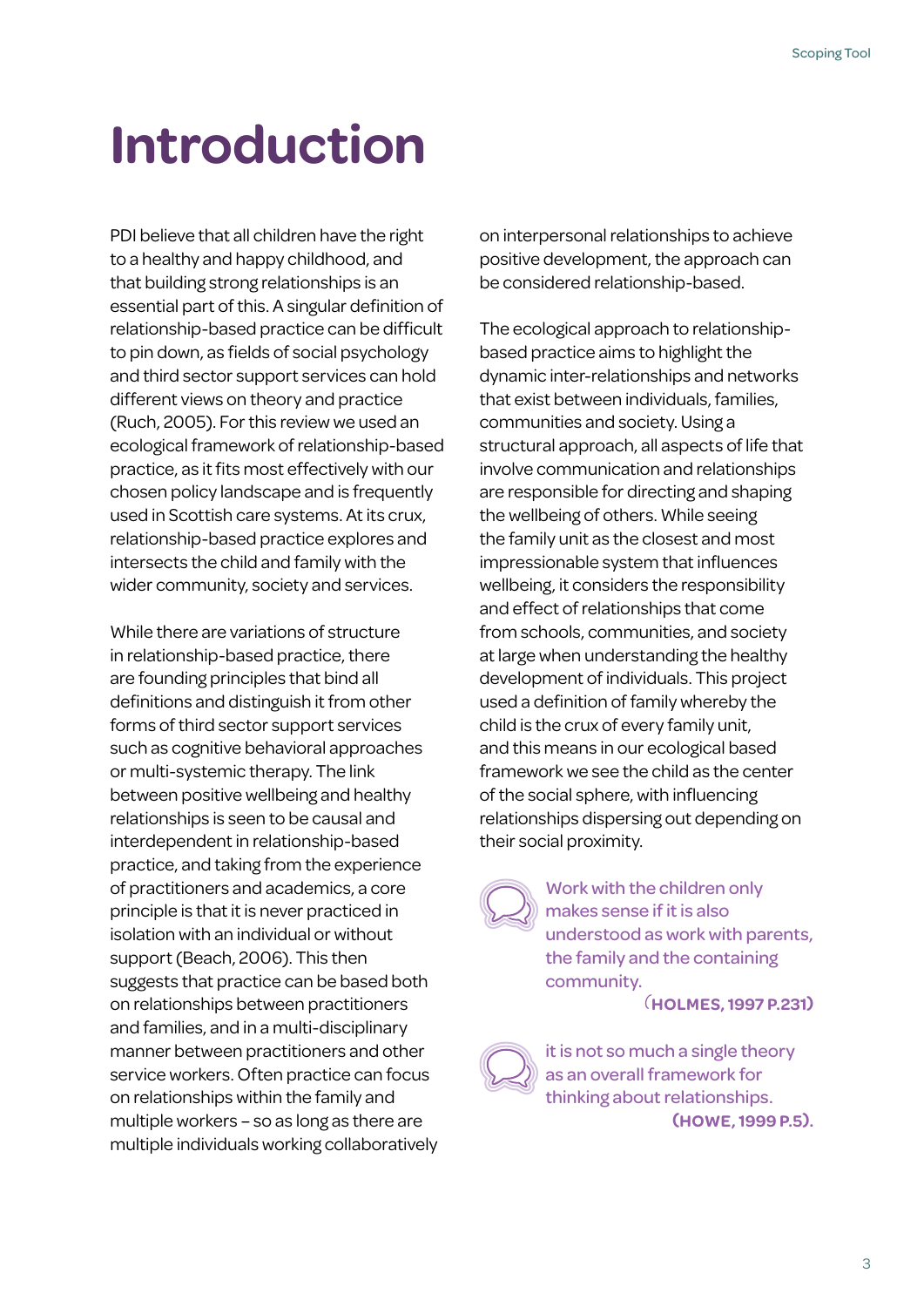#### **Logistics**

For the review, the collection of publications and reading took place between November 2018 and January 2019. The span of data collected were published between 1980 and 2018, and were collected offline using books, and online using academic databases, charity and third sector sites and government strategy sites.

Literature was gathered through search engine Google and Google Scholar, Glasgow University library portal and Stirling University library portal. From the documents gathered, citations were checked for further literature included to review. In total, 40 documents were collected and read, with a further total of 20 citations after filtering out irrelevant data. Data was considered irrelevant if it did not detail knowledge relevant to the review questions. Other such filters that made documents irrelevant were cultural differences, irrelevant to the field of children and families, and irrelevant to the field of drugs and alcohol. Four more publications were suggested by original literature throughout the note taking process, taking total data collection to 28 publications. Under the guidance of the steering group, the number of publications analysed was sufficient in grounding the scope of the project. This was due to the size of the review needed to justify the project standpoint, and the time constraint placed on this project.

**Review question:** What are the founding elements and principles of ecologicallyfounded relationship-based practice?

**Review question:** What makes relationship-based practice suitable for working with children and families affected by alcohol and drugs?

The key terms used to search for literature were:

**children, families, strategies, policy, support, drugs, alcohol, development, care, relationship-based, kinship care, recovery, whole family approaches and whole-family.**

Psychodynamic approaches, child development and attachment theory mainly comprised the earlier collection of data, while policy information, survey results and enquiries into relationshipbased practice for families living with drugs and alcohol were among the most recent publications for review. Ranging from books, to journals, care reviews and Scottish risk assessment strategies, we aimed to collect multidisciplinary information to ensure this review displays evidence of our standpoint for readers in different sectors.

#### **Review Structure**

Chapter 1 will review the emergence of relationship-based practice from psychosocial development theory, while chapter 2 explores the elements of ecological systems model that comprise the project's definition of relationship-based Practice. Chapter 3 reviews the feasibility and potential for positive impact in research and practice for children and families affected by drugs and alcohol.

We hope that this review will encourage integrative support and increased multi-systemic communication between the third sector support service, policy-makers and children and families.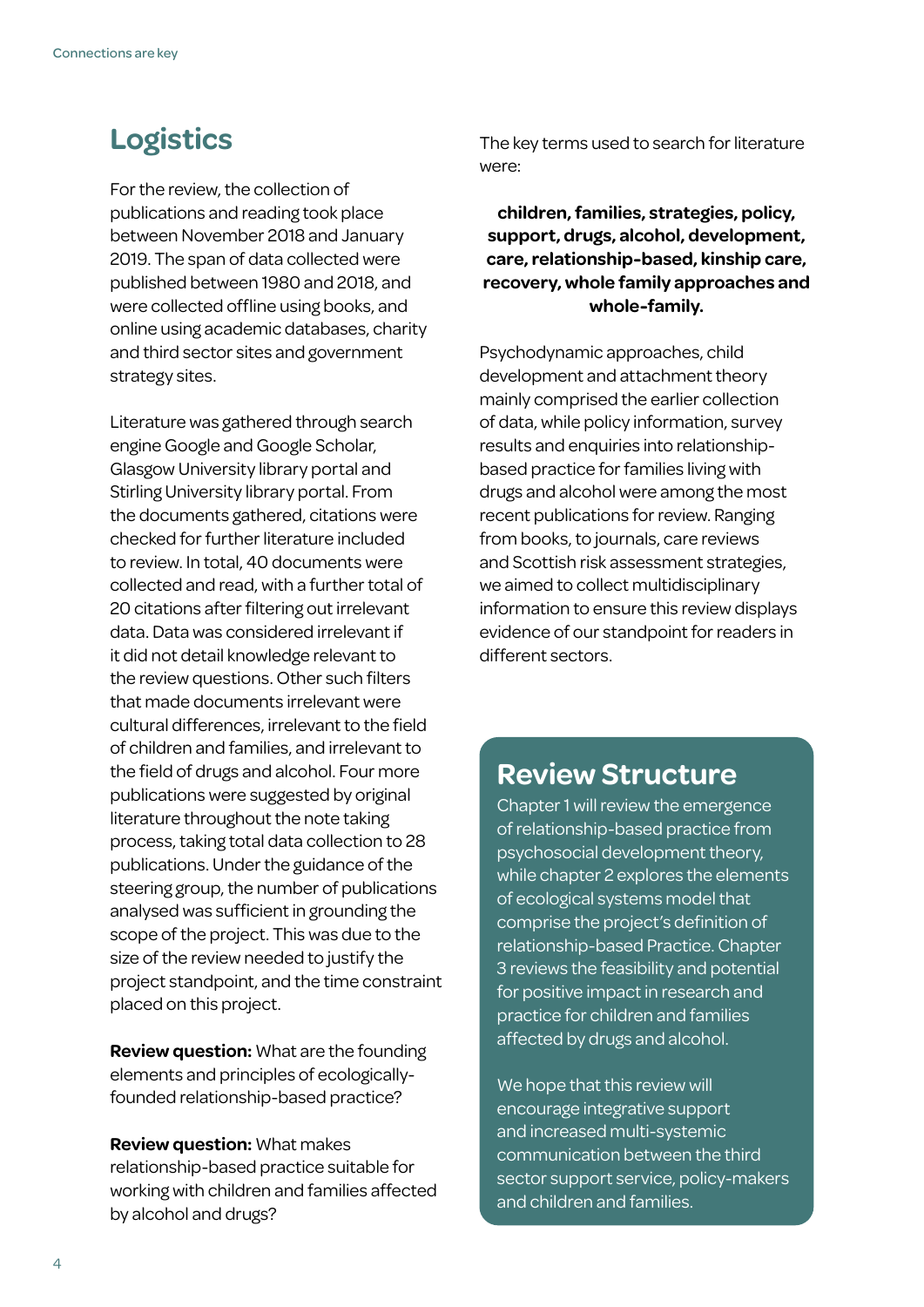## **Emergence of relationshipbased practice**

Early developments of attachment theory from the likes of Bowlby, Ainsworth and Harlow described a loving relationship with a primary caregiver as essential to healthy development in children (Bretherton, 1992). Attachment theory has since been a major factor in helping researchers understand how quality close relationships affect children's emotional development and social behavior (Howe, 1999). It has been clarified that where possible, children feel safest in the presence of familiar and nurturing family members, and members of the community (Perry, 2010). Without this, a child struggles with stress responses and is more likely to suffer socially and mentally. As emotional and social wellbeing are reliant on healthy relationships, this knowledge triggered an increase in childcare services focusing on the whole family and community- oriented dynamics rather than individual behaviour. Using a combination of psychodynamics, attachment theory and systems theory, relationship-based practice became a common source of support and required a social shift in thinking about how to care for children and families.

The shift in attitudes towards the complexity of family bonds and the impact they can have on children clashed with the managerial structure of social work in the late twentieth century. An increase of computerised care and depersonalised support was used to routinise the support sector and save money, time and workers' training (Ruch, 2005). The sanitisation of social work meant that it became difficult

to establish and maintain relationships with families, and relationship-based practice suffered from this change. However, it has since been revived using policy publications such as the *Hidden Harm report* (Webb & Mellis, 2007) pressing for an acceptance, defense and sustaining of complexity focused work. Ensuring that practitioners and third sector workers are experienced in directly caring for unique family conditions is essential to effectively care for children and families with ACES (adverse childhood experiences), and such reports have brought back a focus on the benefits of addressing children and families in a face-to- face, person centered manner.

Thanks to this, there is still a commitment to relationship-based practice contemporarily, and third sector workers are trained to be reflexive, understanding of emotional relationships, and alert to defensive strategies from both individuals and organisations. An ecological format has been developed to consider each singular factor that could affect a child and families' life uniquely, to improve reflexivity and rely on practical and moral knowledge (Beach, 2006). Taking the child as the center of the development for wellbeing, an ecological model teaches third sector workers to address the impact of the family and close circle relationships as the major influencer in a child's growth, and to consider external relationships from school and communities and society as tertiary influences that are interdependent and conducive to a young person's healthy development.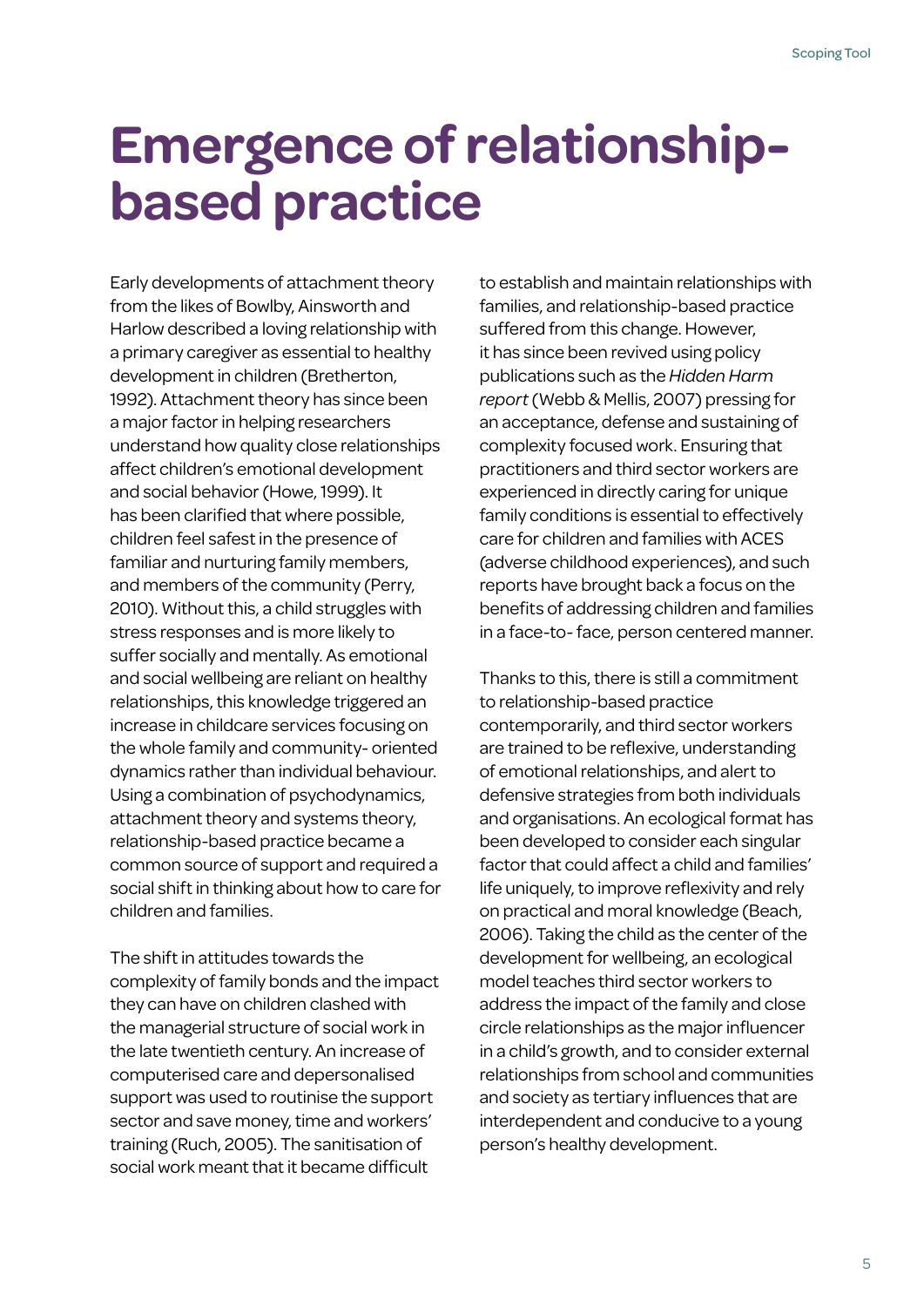## **Elements of relationshipbased practice**

This section will identify the main components and elements of an ecologically founded relationship – based practice. Covering the basic principles of relationship-based practice first, this review will then refer to ecological systems model from theorists such as Bronfenbrenner (1994) to explore the specific structure of an ecologically tailored approach. It is worth noting that when using a model or framework in relationship-based approaches, a key value of practice is the knowledge and awareness that everyone will have different experiences from another. Workers must learn and get to know the unique situation, build a relationship with the person requiring support and tailor their practice accordingly while maintaining an awareness of the basic principles of the approach (Beach, 2006).

The project's definition of family is a network of individuals who consider themselves to be interdependent and in need of each other's support emotionally and socially, and where a child or children is present. Maintaining an awareness of this definition, Briar-Lawson (2001) defined five main principles of relationship-based practice (Cited in Bamm & Rosenbaum, 2008).

- 1. Families are considered experts in what helps and hurts them
- 2. Families are indispensable, invaluable partners for policy makers, helping professionals, and advocates
- 3. Families are not called, or treated as, dependent clients. Helping professionals and policy makers view families as equals, as citizens, with whom they collaborate and whom they empower.
- 4. Family centered policies and practices promote family to family and community-based systems of care and mutual support.
- 5. Family centered policies and practices promote democratisation and gender equality.

Following this, it is essential that family and relationship-oriented forms of therapy will take place only if all individuals have a voice and the ability to raise issues in a comfortable environment (Selbekk et.al, 2018). Working with families may not always necessarily mean communicating with them as a collective – speaking to children separately to ensure they can guide conversations is important and can gain better understandings of their perspective. The principles listed aim to build relationships within families and between families and those working with them by developing a rapport, trust, safety and security. Ways of achieving this include recovery-focused family activities, multidisciplinary sector work with the family, setting individualised family goals and enhancing social support networks through the community (MacKean et.al .2005).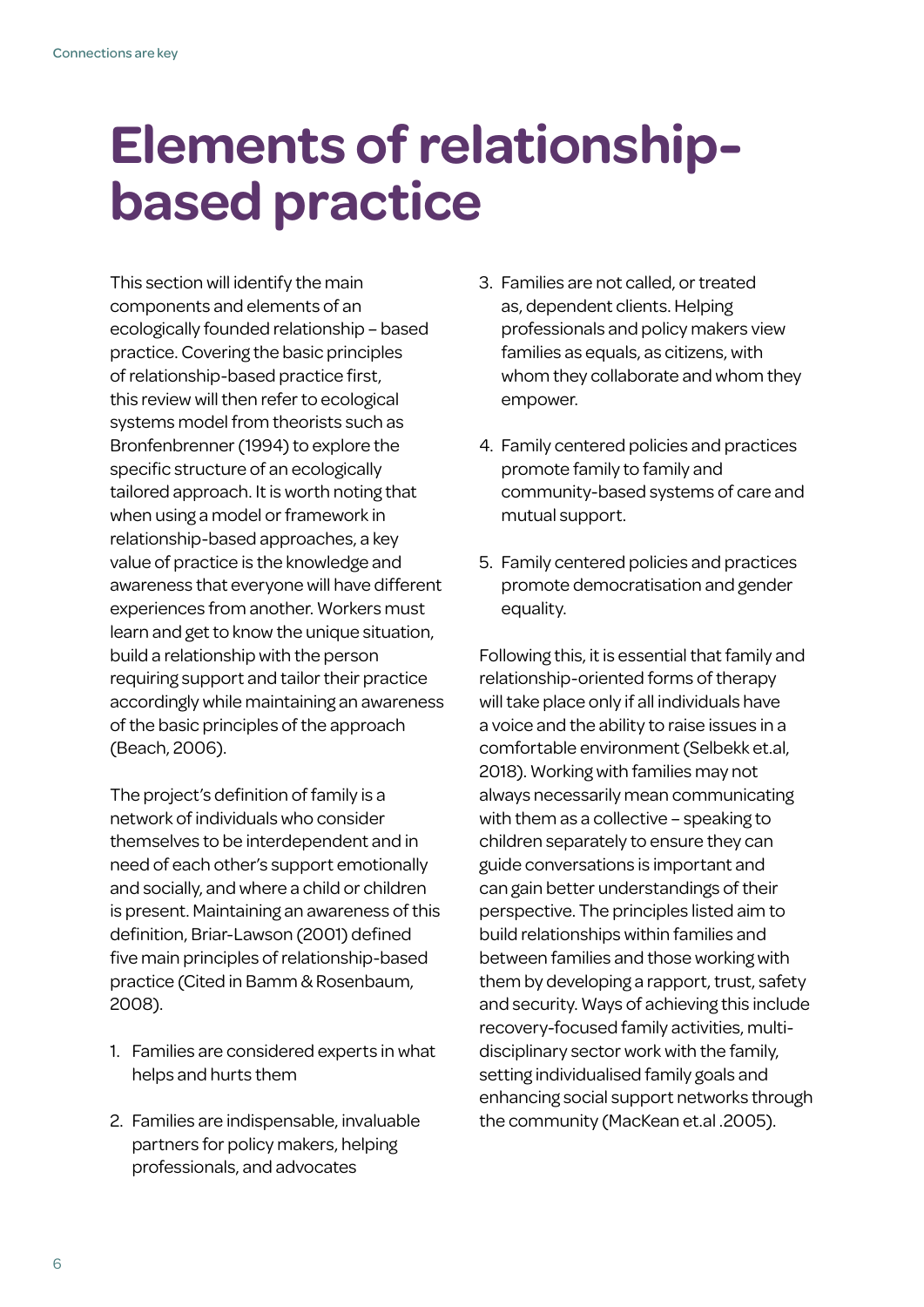Mackean et.al (2005) developed further principles to be considered when providing support to families.

- 1. Recognising the family as central to and/ or the constant in the child's life, and the child's primary source of strength and support.
- 2. Acknowledging the diversity and uniqueness of children and families.
- 3. Recognising that family-centered care is competency enhancing rather than weakness focused.
- 4. Facilitating family-to-family support and networking and providing services that provide emotional and financial support to meet the needs of families.

These principles are widely accepted and supported when looking at Scottish policy frameworks (*Rights Respect and Recovery, 2018*) and similar suggestions were met in literature from Beach (2006), Lee (2014), Brackenhoff and Slesnick (2015) and Kiraly and Humphries (2016).

Bronfenbrenner's ecological systems model (1994) frames child development as a process influenced by a variety of social factors, each to different extents dependent on their level of contact and closeness to the child. Each interdependent and supporting the other, there is a hierarchy of developmental needs that should be met to ensure wellbeing of the child is supported.

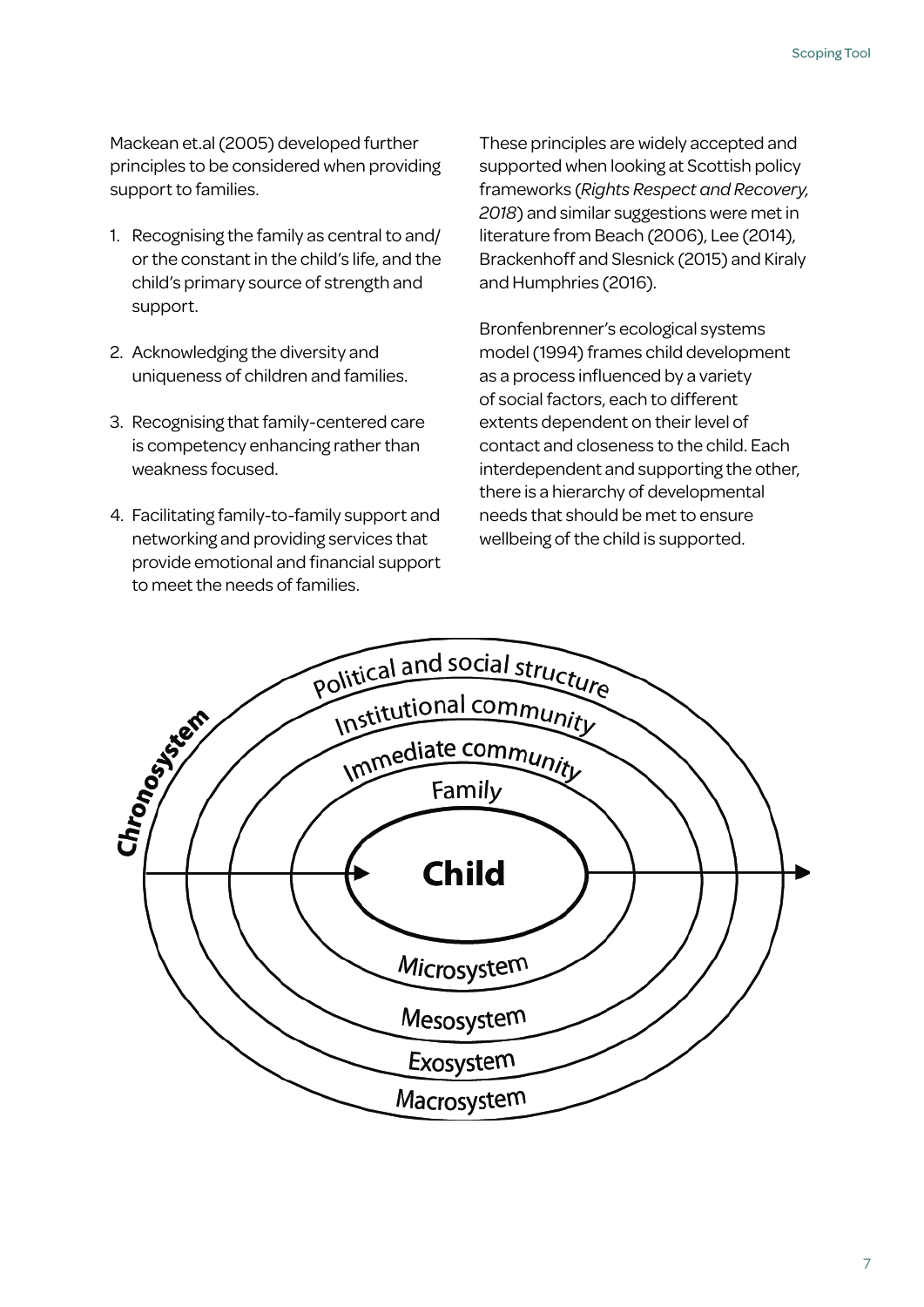When thinking about overall objectives, this model builds aims from the lowest level upwards, starting with simple tactics in the family to reduce risks and increasing protective forces. This ensures that good practice is built up systematically from children's immediate concrete experiences to more global development goals and gives individuals and groups in each level a responsibility to protect the wellbeing of a child's and support their development (Howe, 1999).

Family exists within the microsystem, which is the most influential system for a child's development. Consisting of the closest relationships and most direct contact, whoever is included in the family circle should be considered as the most important individuals to a child and therefore their wellbeing. Ensuring this space is safe and nurturing is a primary aim (Brakenhoff & Slesnick, 2015).

The mesosystem is inclusive of immediate community members such as third sector support workers who may be working with the family. The interactions that a child has with the immediate community can promote the child's psychological and psychosocial wellbeing, increase felt security and decrease risk stressors (Howe, 1999). The exosystem contains institutional community members who the child does not have direct contact with but will still have an influence through the family environment. It is essential to still consider these external influences as having an impact as they have the potential to increase protective buffers through support. The macrosystem is the overarching environment in which societal beliefs and culture is seen as impacting a child's development. Here policy making, decisions about practice and service structure are responsible

for the developmental wellbeing of the child. The influence of the macrosystem reaches to third sector charities, policies and frameworks that can change over time, culture and societal landscape. Each relationship a child has within the entire structure will be different from each other, and each child will have unique experiences from another. The use of this approach can be tailored to match levels of recovery and development. This approach requires a person-centred framework and a shift away from organisational boundaries and can be used in all third sector support work when workers are trained appropriately in areas such as emotional awareness, risk assessment and working collaboratively with other sector workers.

An example of this model in action relative to the project would begin with a child or young person at the centre of the sphere, with an influencing microsystem of family that has a member living with drugs and alcohol. As the closest network of relationships to the child, all family members must be considered as a direct influence and important tie to the wellbeing of the child and a key component of their access to a happy and healthy childhood.

The mesosystem will then contain community members who have direct contact with the family, and have influence to support family members decision making, relationships and social development. Third sector support service workers, community members, neighbours and school workers all come in to contact with either the child or the family on a near daily basis, making them an important influence in how the child develops healthy and happy relationships, and therefore their wellbeing.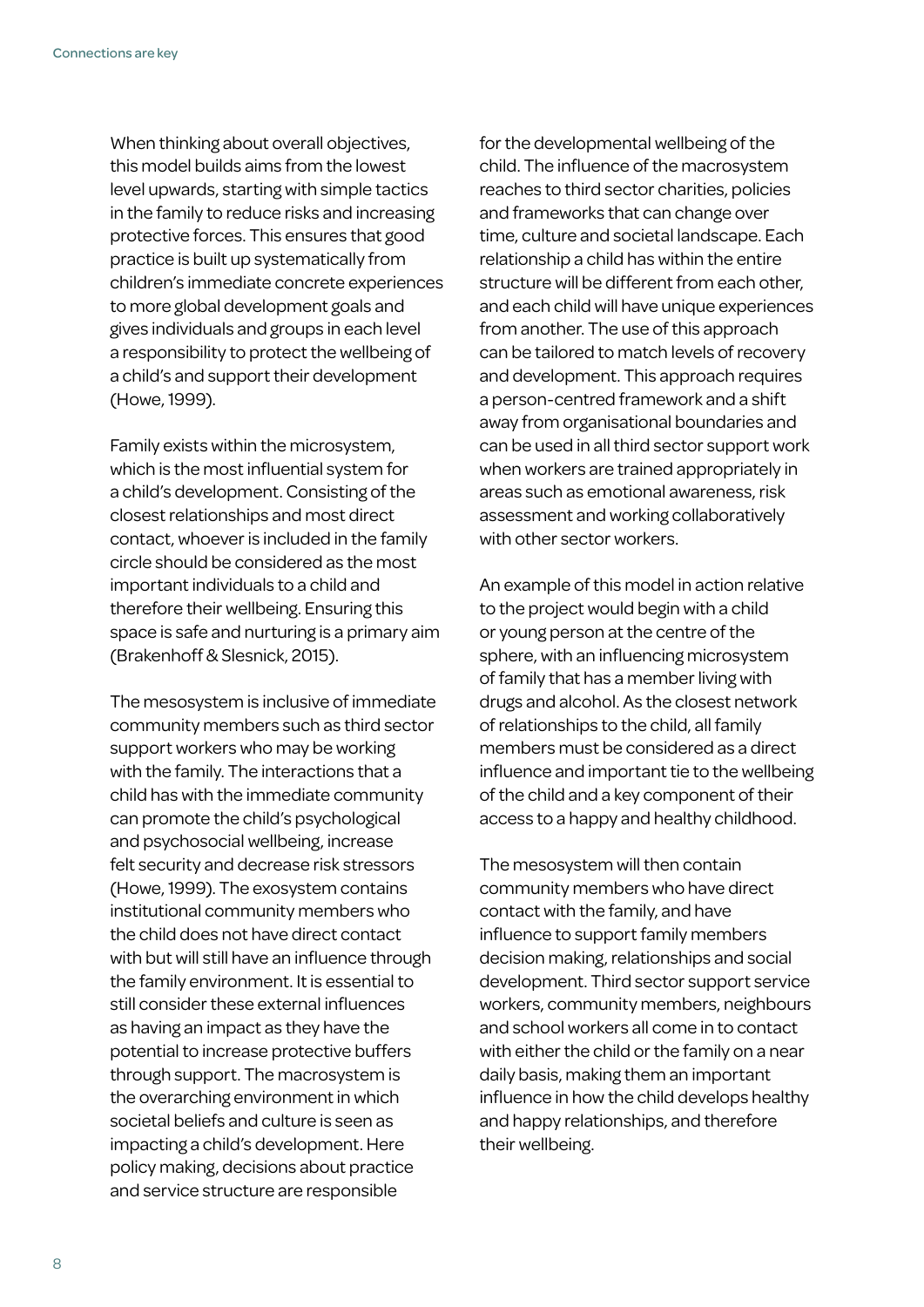The exosystem and institutional community consists of those with indirect influence on the child, without direct contact. Examples of this would be an institution leader or director who has influence on the level, intensity or method of support that the child receives. Alternatively, this could be a person or group who decides whether a child can stay with a parent who uses alcohol or drugs.

The macrosystem and those within it shape the political and social sphere which influences the child or young persons social setting. Government welfare, social policy, grant making organisations and charity board members are the main influencers here that shape a child's surroundings, relationships and welfare.

Outside of this only lies the chronosystem, which is defined by the typical cultural norms found in western society that influence decision making. An example of this would be the premise that families are 'traditionally' made up of parents and siblings, yet over time values are shifting to be inclusive of kinship care and non-related family members.

Family members will be affected by other members experience with drugs and alcohol – many will suffer from anxiety, feelings of abandonment and anger (Selbekk, Adams and Sagvaag, 2018). This is often the case for children who share relationships with a parent or family member who live with alcohol and drugs.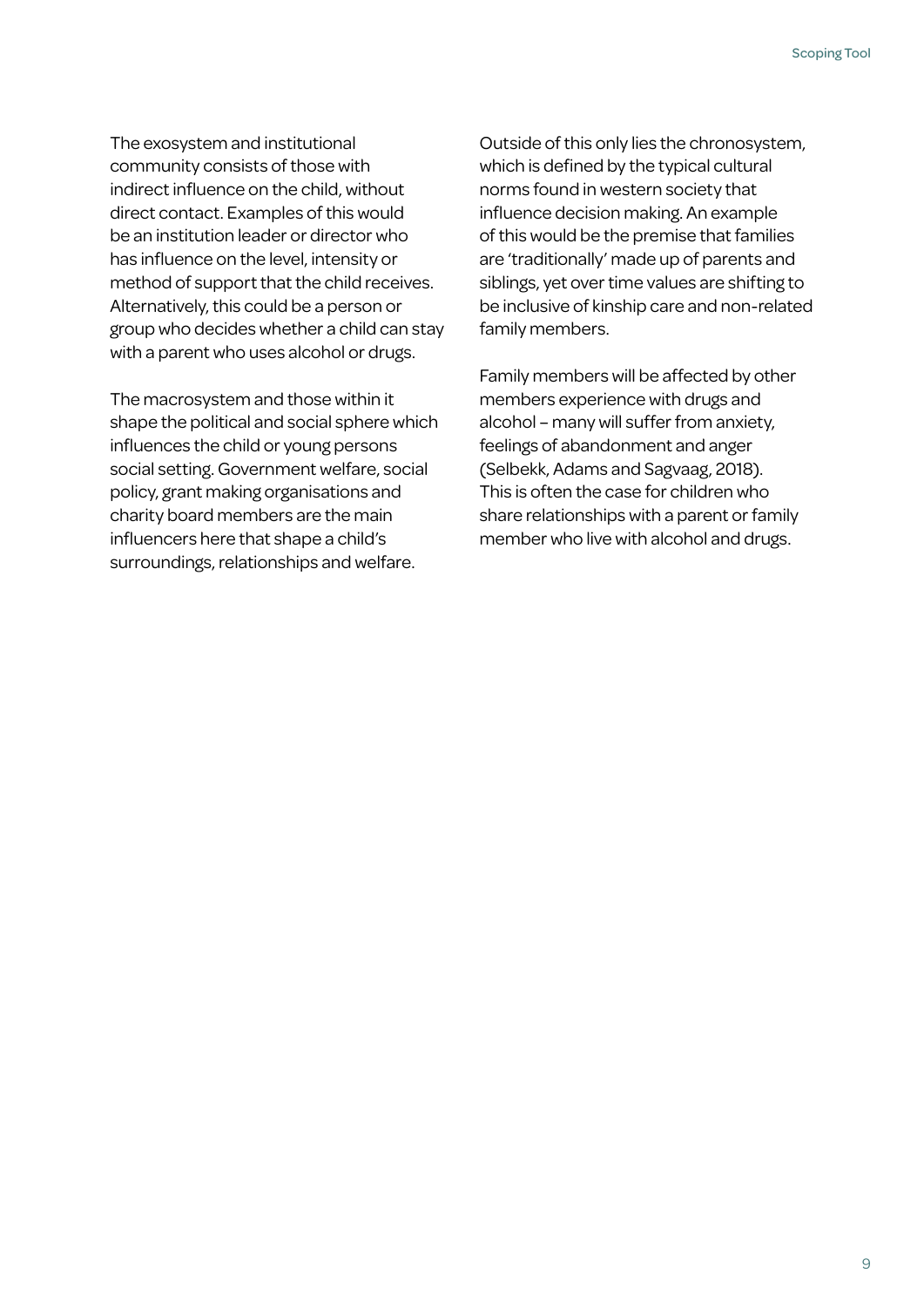## **Review of relationship-based practice for families affected by alcohol and drugs**

This section reviews literature discusses the implementation of relationship-based practice with children and families affected by alcohol and drugs. It outlines benefits of such an approach within the context of families affected by drugs and alcohol, and the challenges for practice.

Research conducted by Selbekk and Sagvaag (2016) indicates that relationshipbased practice is particularly useful when supporting children and families who are living with drugs and alcohol. Addiction can often be perceived as an isolated issue that affects the individual only, however it is shared by those living with the person too. There is increasing support for bridging the gap between children's services and adults' services to consider the needs of those dependent on an individual living with drugs and alcohol. Services focused on supporting families have seen results leading to improvement in family functioning – something that reduces relapse rates (Selbekk et.al, 2018). Another positive aspect of this support is that it allows the whole family to become engaged in the recovery process, promoting engagement, reducing negative social impact on family members and improving inter-family support (Mcleigh, McDonnell, Lavenda, 2018). The ecological framework of this practice is important for children and families living with drugs and alcohol as it gives each structural sphere and those who live and work within it a responsibility to look out for them. It raises awareness

and reflectivity on the impact that everyday interactions can have on children and family members, reminding individuals to be conscious of their relationships to each other and the community.

Theory points towards this form of practice fully suiting the provision of support for children and families living with drugs and alcohol, given the right social environment. However, a focus on individualised health tends to dominate practice in the field as a result of the structure of the exosystem. Cultural norms and societal habits exist that de-personalise those who need support and promote third sector work that requires less face-to-face services and communication.

The increase in self-directed and digital support and a lack of awareness training means that often third sector support workers don't have the capability or job support to fulfill this practice effectively. Relationship-based practice is often viewed from organisational structures as less financially and time effective operationally, as practitioners and service workers must be more emotionally invested and trained to a higher standard of practice. In a culture that prioritises cost and time effective support, relationshipbased practice is seen to challenge discourses of efficiency (Velleman and Templeton, 2007). The Scottish Business Resilience Survey (2017) reported that there is a lack of complex services, and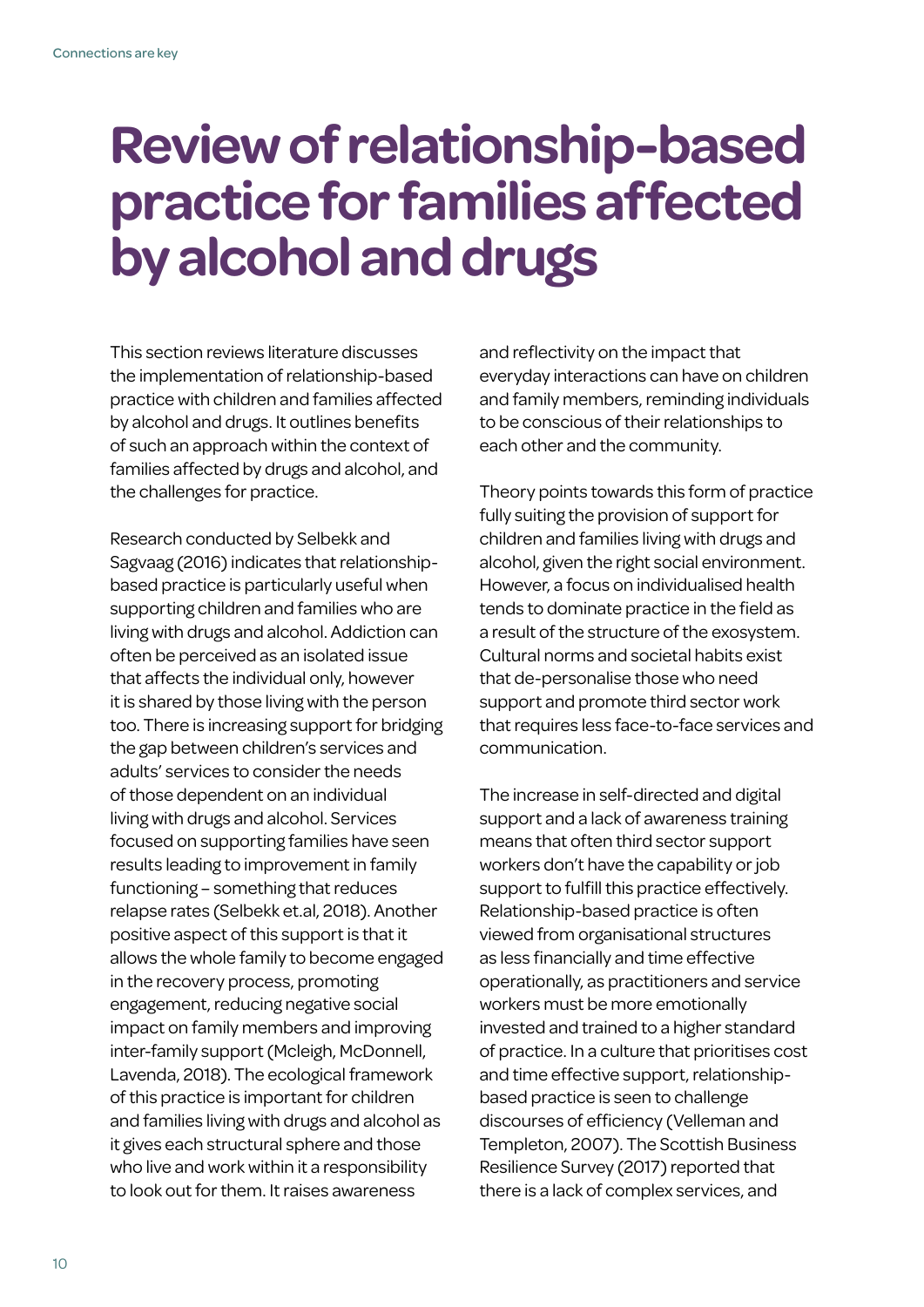organisations tend to shy away from more complex, higher risk work cases. Also reported was the concern for the gap in service provision for those with complex needs as local authority funding constraints make these models. A fully supported relationship-based approach would require practitioners and third sector service workers to develop and sustain reflective capabilities and be prepared to tackle family-unique, complex and unpredictable problems (Ruch,

2005). This is a significant increase in emotional labor for workers, therefore providing support to workers by leaders and managers is also essential. A third sector where there is frequent, honest collaboration and communication between workers in different fields would be able to sustain this mode of practice. Respect and support must be essential for all relationship-based work, both between workers and between workers and families.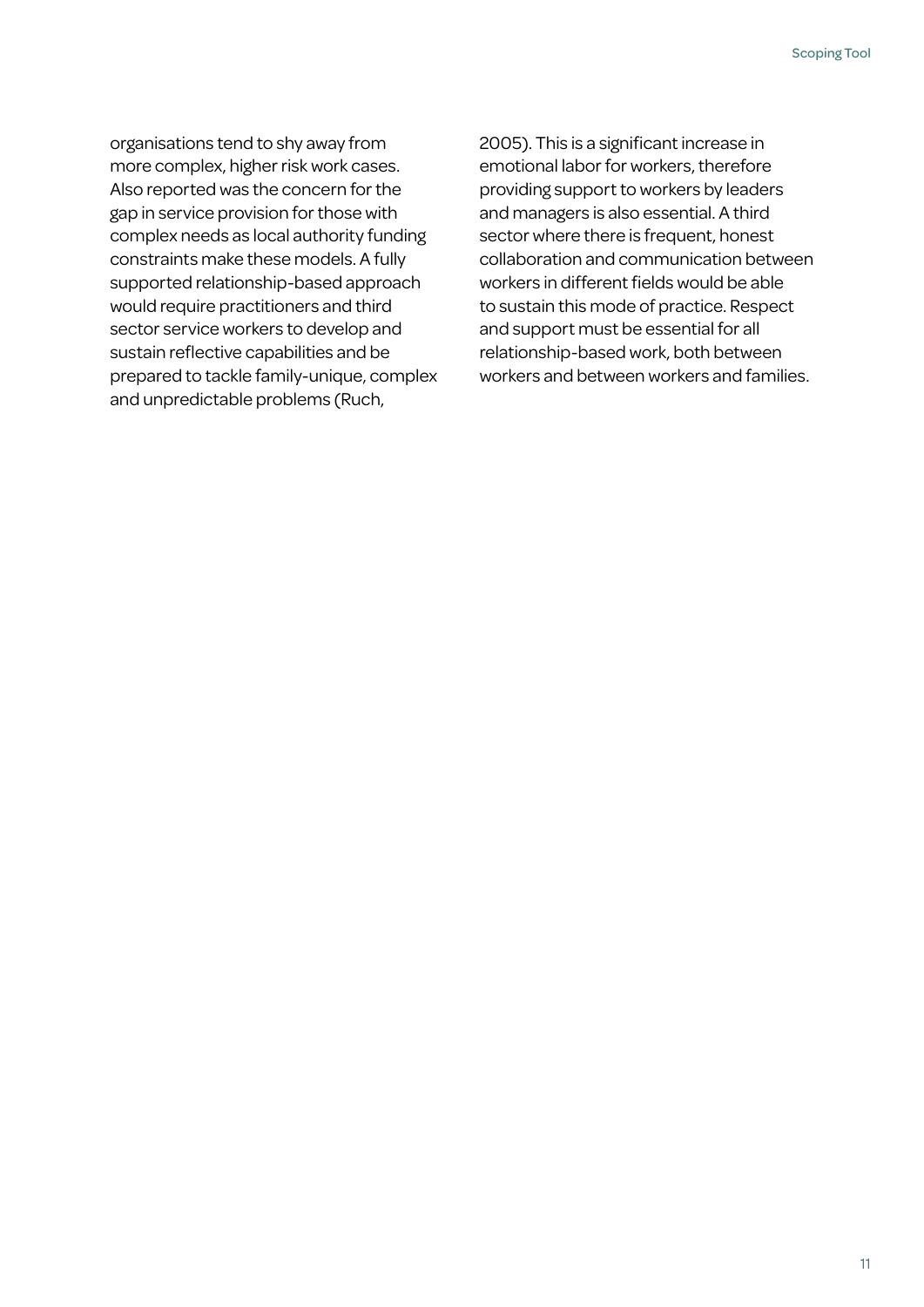## **Conclusion: where next for research?**

Using the literature gathered, we reviewed the core elements of relationship-based practice, and the suggestions for putting theory and research into practice with children and families living with drugs and alcohol.

The literature reviewed defined relationship-based practice as having some defining principles that exist throughout the variety of practices that exist; that it is never practiced in isolation between individuals, or without support from other third sector support workers or without family support. Secondly, this project recognises that relationship-based practice will involve a child or young person as the crux of their family unit – and the family as defined by that child are the focus of the relationship-based support. Thirdly, while relationship-based practice will involve the whole family working collaboratively by building honest and strong relationships, it is not essential that members are met all at once, as one-toone meetings can still be considered part of a family approach model so long as they consider the wellbeing of everyone. Finally, each family member must have an equal

voice throughout the process of support, to receive equal respect, time and have equal access to support. Following this, an ecological model takes the child at the center of the entire system, and considers family, community and society all as contributors to the child's development and wellbeing. With the family taking a central role, community members indirectly influence the child, as does the cultural setting in which their development takes place. Throughout these principles, the idea is that building and strengthening relationships is a key method to overcoming issues. Relationships are the most important influences on children's development, and to practice quality relationship-based support requires third sector service workers to both give and receive more support, emotional awareness and reflective capabilities.

The next stage for this project involved learning from the first-hand accounts of receiving and delivering third sector support services to investigate what works and where there are barriers to delivering relationship-based practice in Scotland.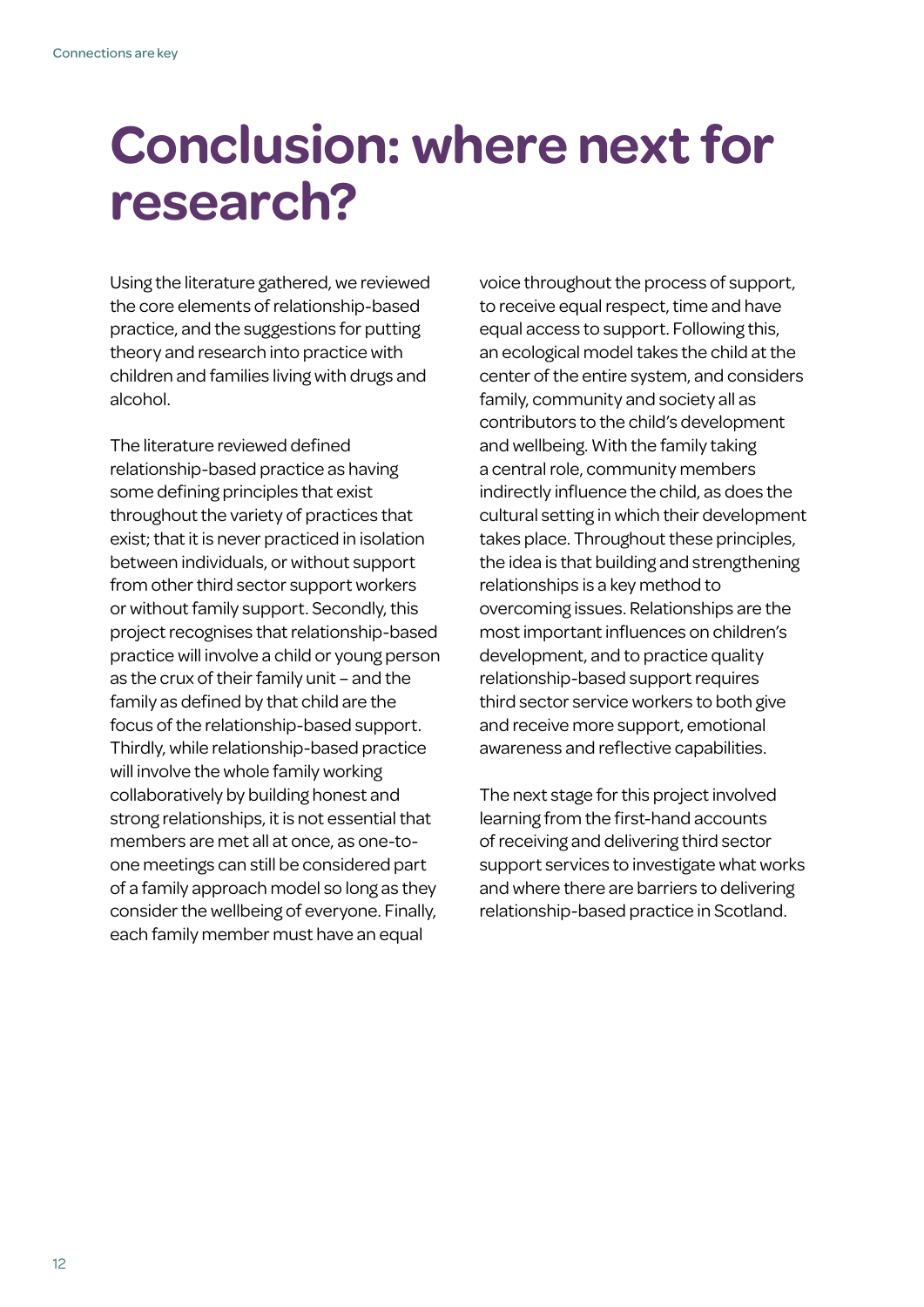## **References**

Bamm, E.L. and Rosenbaum, P., 2008. Family-centered theory: origins, development, barriers, and supports to implementation in rehabilitation medicine. *Archives of physical medicine and rehabilitation*, *89*(8), pp.1618-1624.

Beach, M.C., Inui, T. and Relationship-Centered Care Research Network, 2006. Relationship-centered care: a constructive reframing. *Journal of general internal medicine*, *21* (S1), pp.S3-S8.

Brakenhoff, B. and Slesnick, N., 2015. 'The Whole Family Suffered, So the Whole Family Needs to Recover': Thematic Analysis of Substance-Abusing Mothers' Family Therapy Sessions. *Journal of social service research*, *41*(2), pp.216-232

Bretherton, I., 1992. The origins of attachment theory: John Bowlby and Mary Ainsworth. *Developmental psychology*, *28*(5), p.759.

Business Resilience Survey, 2017. [http:// www.ccpscotland.org/wp-content/ uploads/2016/02/Business-Resilience-Survey-2017.pdf] accessed: 26.02.19.

Corra Foundation, 2016. *Everyone Has A Story.* [https://www.corra.scot/grantprogrammes/partnership-drugs-initiative/ everyone-has-a-story-overview-report-2/] accessed: 26.02.19

Good and Marriott, 2017. *Understanding the whole family: The role of families in the lives of people with severe and multiple disadvantage.* Lankelly Literature Review.

Howe, D., 1999. *Attachment theory, child maltreatment and family support: A practice and assessment model*. Macmillan International Higher Education.

Kiraly, M. and Humphreys, C., 2016. 'It's about the whole family': family contact for children in kinship care. *Child & Family Social Work*, *21*(2), pp.228-239.

Lee, Jacqueline 2014. *The whole family approach in policy and practice: the construction of family and the gendering of parenting.* PhD Thesis, Cardiff University.

Maccoby, E. 1980. *Social Development: Psychological Growth and the Parent/Child Relationship.* Wadsworth Publishing Co Inc.

McLeigh, J.D., McDonell, J.R. and Lavenda, O., 2018. Neighborhood poverty and child abuse and neglect: The mediating role of social cohesion. *Children and Youth Services Review*, *93*, pp.154-160.

Perry, B.D., 2010. The role of healthy relational interactions in buffering the impact of childhood trauma. *Working with children to heal interpersonal trauma: The power of play*, pp.26-43.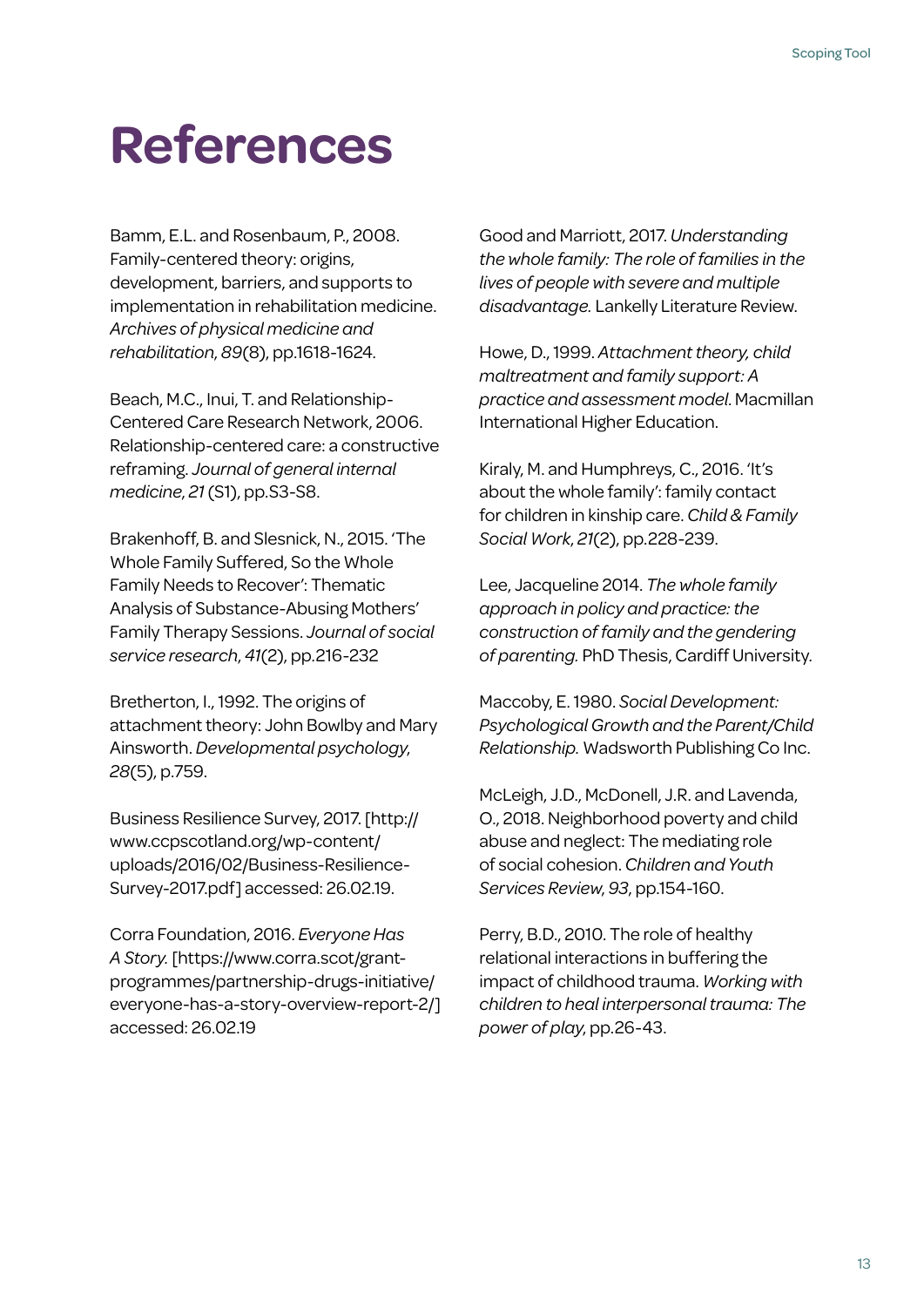Ruch, G & Turney, D. 2010. *Relationship-Based Social Work: Getting to the Heart of Practice*

Ruch, G. 2005. Relationship-based practice and reflective practice: holistic approaches to contemporary child care social work . Child and Family Social Work. 10, pp 111–123

Selbekk, A.S. and Sagvaag, H., 2016. Troubled families and individualised solutions: an institutional discourse analysis of alcohol and drug treatment practices involving affected others. *Sociology of health & illness*, *38*(7), pp.1058-1073

Selbekk, A.S., Adams, P.J. and Sagvaag, H., 2018. "A Problem Like This Is Not Owned by an Individual" Affected Family Members Negotiating Positions in Alcohol and Other Drug Treatment. *Contemporary Drug Problems*, p.0091450918773097.

[Tew, J](https://research.birmingham.ac.uk/portal/en/persons/jerry-tew(cb15d87d-e8cc-443e-ae5d-a9d67449b424).html) 2018, 'The imprint of trauma on family relationships: an enquiry into what may trouble a 'troubled family' and its implications for whole-family services', *[Families, Relationships and Societies](https://research.birmingham.ac.uk/portal/en/journals/families-relationships-and-societies(d1412d6c-5137-4fc4-b03c-445c47620e17)/publications.html)*.

Velleman, R. and Templeton, L., 2007. Understanding and modifying the impact of parents' substance misuse on children. *Advances in Psychiatric treatment*, *13*(2), pp.79-89.

Webb, M and Nellis, B. 2007. Hidden Harm: Addictions in the Family and practice briefing No.1